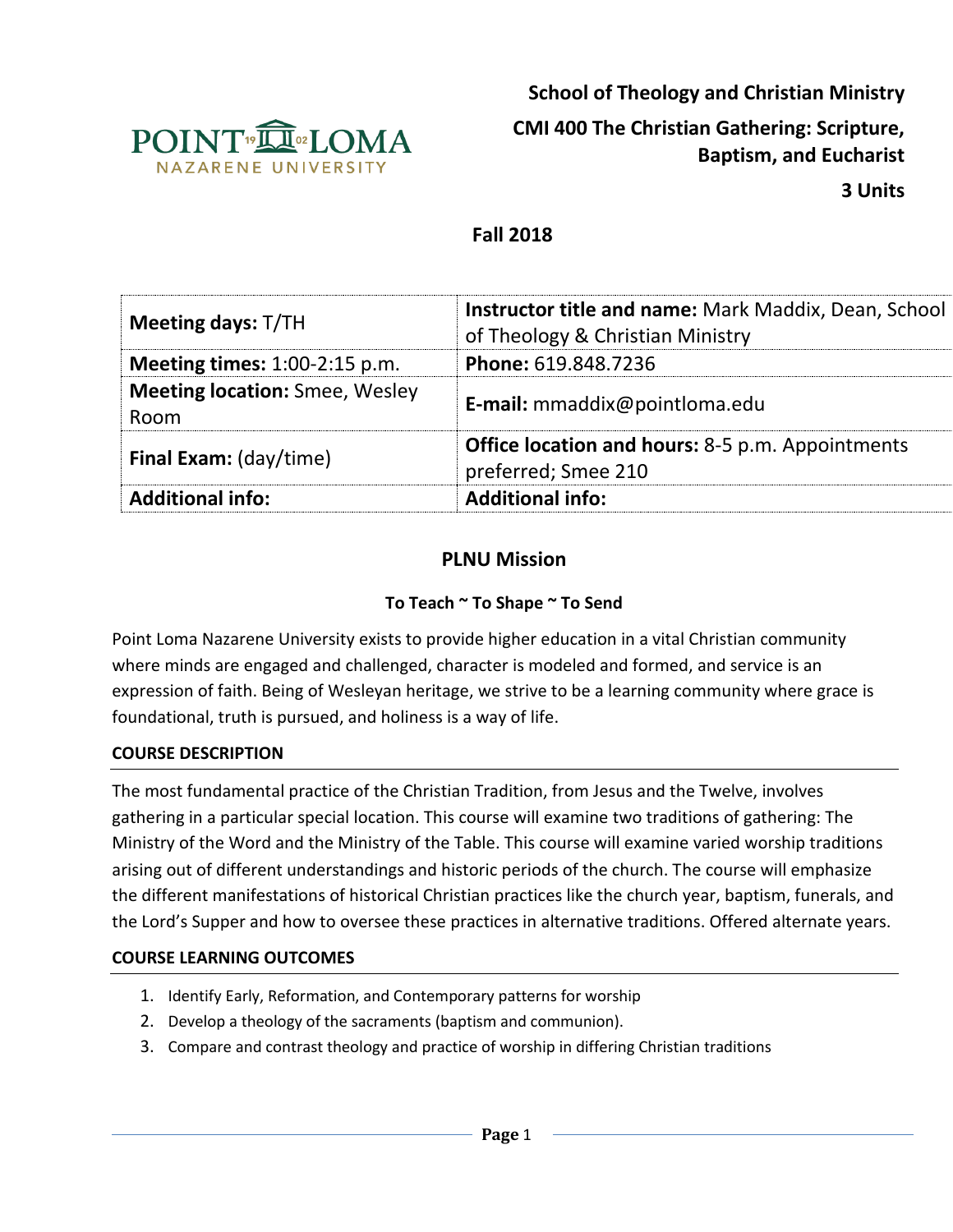4. Plan a series of services for a specific local congregation according to assigned texts and a season of the Church Year.

| <b>DATE</b><br><b>PRESENTED</b> | <b>CLASS CONTENT OR ASSIGNMENT</b>                                                          | <b>ASSIGNMENT</b><br><b>DUE DATE</b>                             |  |
|---------------------------------|---------------------------------------------------------------------------------------------|------------------------------------------------------------------|--|
| Aug. 30, Th                     | <b>Course Overview</b>                                                                      |                                                                  |  |
| Sept 4, T                       | <b>Biblical Foundations of Worship</b>                                                      | White, chs. 1                                                    |  |
| Sept 6, Th                      | Early Patterns of Christian Worship                                                         | Duck, chs. 1                                                     |  |
| Sept 11, T                      | Pre & Post Reformation forms of Worship                                                     | Peterson, chs. 1-7                                               |  |
| Sept 13, Th                     | Theological Foundations of Worship                                                          |                                                                  |  |
| Sept 18, T                      | Participatory Worship<br><b>Special Speaker: Charlie Lyons-Pardue</b>                       | Duck, chs. 2-3                                                   |  |
| Sept 20, Th                     | Planning and Leading Worship                                                                | Peterson, chs. 8-10; Duck 4.<br><b>Worship Experience #1 Due</b> |  |
| Sept 25, T                      | <b>Christian Calendar</b>                                                                   | Peterson, chs. 11-12                                             |  |
|                                 | <b>Field Trip to Point Loma Community Church</b>                                            |                                                                  |  |
| Sept 27, Th                     | 2128 Chatsworth Blvd., San Diego, CA 92107<br>Pastor Karla Shaw                             | Duck, chs. 5-6                                                   |  |
| Oct 2, T                        | Prayer in Worship                                                                           | Duck, ch. 7-8, White 2                                           |  |
| Oct 4, Th                       | Scripture in Worship                                                                        | Peterson, ch. 13-17; Read<br>Maddix & Thompson article.          |  |
| <b>Oct 5-7</b>                  | <b>School of Theology &amp; Christian Ministry Retreat,</b><br>Camp Stevens, Julian, CA.    |                                                                  |  |
| Oct 9, T                        | <b>NO CLASS</b>                                                                             |                                                                  |  |
| Oct 11, Th                      | <b>Mid-Term Exam</b>                                                                        |                                                                  |  |
| Oct 16, T                       | Sacraments in Worship: Eucharist                                                            | Duck, ch. 9; White, ch. 3<br><b>Worship Experience #2 Due</b>    |  |
| Oct 18, Th                      | Ecclesiology, Communion, and Mission                                                        | Read Maddix Article (canvas)                                     |  |
| Oct 23, T                       | Eucharist as Renewal of the Body of Christ                                                  | Peterson, chs. 20-23                                             |  |
| Oct 25, Th                      | <b>Special Speaker: Brent Ross, Pastor Normal</b><br><b>Heights United Methodist Church</b> |                                                                  |  |
| Oct 30, T                       | <b>Eucharistic Practice</b><br><b>Special Speaker: Brent Peterson (Skype)</b>               | Duck, ch. 11                                                     |  |
| Nov 1, Th                       | Communion Ritual: Class Exercise                                                            | <b>Group 1 Presentation</b>                                      |  |
| Nov 6, T                        | Christian Identity: Baptism                                                                 | Peterson, chs. 18-19; Duck, ch.<br>10; White, ch. 4              |  |
| Nov 8, Th                       | Infant Baptism/Baby Dedication                                                              | Read Article posted on Canvas                                    |  |
| Nov 13, T                       | Special Speaker: Matt Rundio, Pastor Scottsdale<br><b>First Church of the Nazarene</b>      |                                                                  |  |
| Nov 15, Th                      |                                                                                             | <b>Worship Series Plan</b>                                       |  |
| Nov 20, T                       | <b>Baptism Ritual: Class Exercise</b>                                                       | <b>Group 2 Presentation</b>                                      |  |
| Nov. 22 Th                      | <b>Thanksgiving Break, 21-23</b>                                                            |                                                                  |  |

#### **COURSE SCHEDULE AND ASSIGNMENTS**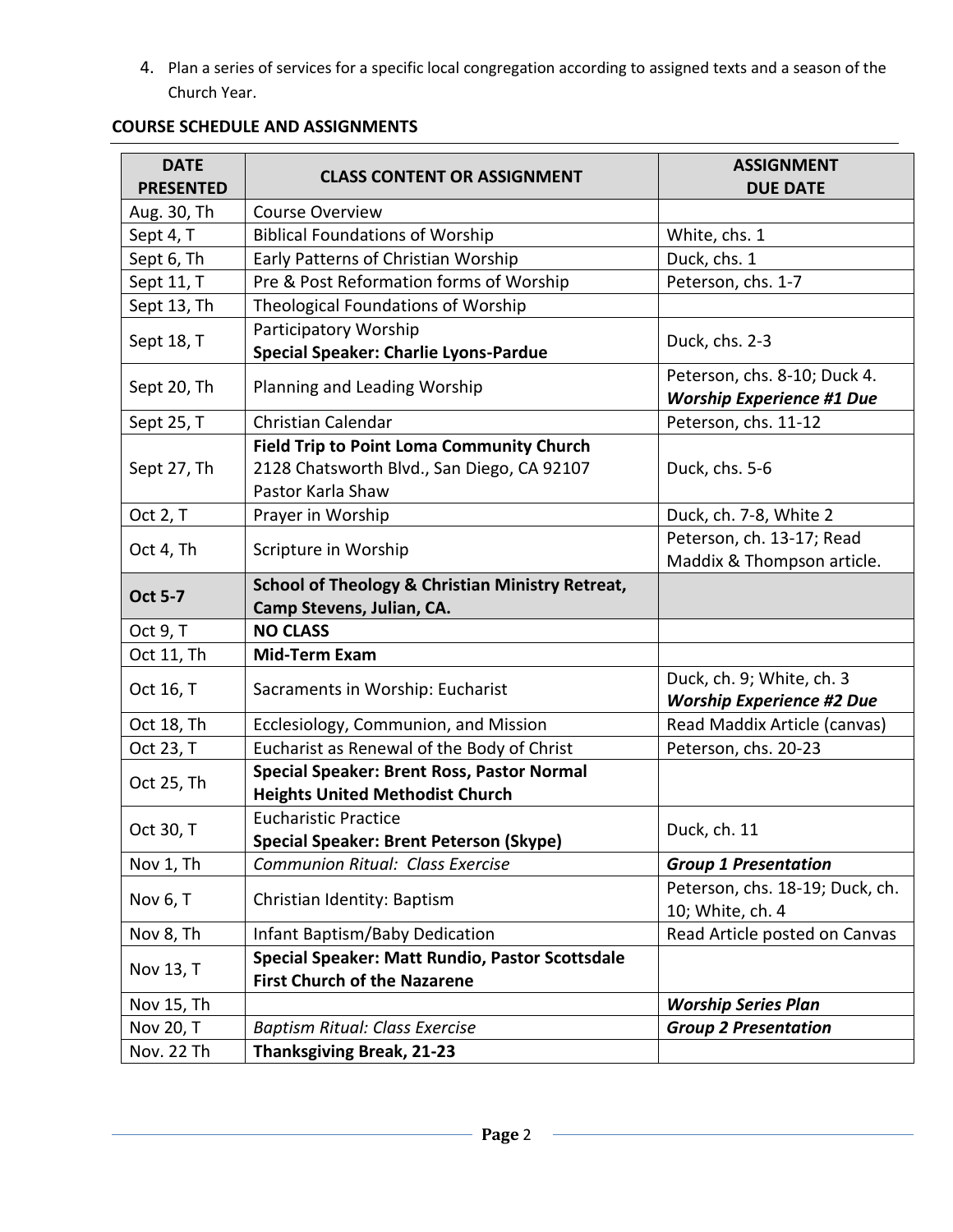| Nov 27, T  | Pastoral Liturgies: Christian Marriage & Funerals | Duck, ch. 12 & Appendix 3;<br>White, ch. 5                   |
|------------|---------------------------------------------------|--------------------------------------------------------------|
| Nov 29, Th | Service of Healing and Reconciliation             | Duck, ch. 13, Appendix 4<br><b>Worship Experience #3 Due</b> |
| Dec. 4, T  | Contemporary Approaches to Worship                | Duck, ch. 14; White 6-7                                      |
| Dec. 6, Th |                                                   | <b>Final Paper Due</b>                                       |
| Final Exam |                                                   |                                                              |

#### **REQUIRED TEXTS AND RECOMMENDED STUDY RESOURCES**

- 1. White, Susan J. *Foundations of Christian Worship.* Louisville: John Knox Press, 2006.
- 2. Peterson, Brent. *Created to Worship: God's Invitation to Becoming Fully Human.* Kansas City: Beacon Hill Press, 2012.
- 3. Duck, Ruth C. *Worship for the Whole People of God: Vital Worship for the 21st Century. .*  Louisville: John Knox Press, 2013.

### **STATE AUTHORIZATION**

State authorization is a formal determination by a state that Point Loma Nazarene University is approved to conduct activities regulated by that state. In certain states outside California, Point Loma Nazarene University is not authorized to enroll online (distance education) students. If a student moves to another state after admission to the program and/or enrollment in an online course, continuation within the program and/or course will depend on whether Point Loma Nazarene University is authorized to offer distance education courses in that state. It is the student's responsibility to notify the institution of any change in his or her physical location. Refer to the map using the below link to view which states allow online (distance education) outside of California. <https://www.pointloma.edu/offices/office-institutional-effectiveness-research/disclosures>

# **ASSESSMENT AND GRADING**

- 1. **Attendance and participation (50 points).** It is expected that you will attend class on a regular basis and participate in the weekly readings and class interaction. The attendance policy follows the university policy on class attendance.
- **2. Group Presentation (150 points**). Lead the ritual of baptism or communion in class. The ritual liturgy should incorporate what you have learned in the class about the sacramental rituals. You are to choose a particular context and theological tradition for your sacramental ritual (SLO #2).
- **3. Worship Series Plan (150 points).** You are to develop three worship service outlines that includes music, prayers, Scripture, and communion (sermon title is all that is needed). The worship services are to follow aspects of the Christian calendar (ie. Ordinary time, Advent, Easter, etc.) and are to reflect your particular church context(SLO #4).
- **4. Worship Experiences (3 x 50 points each):** Attend three worship experiences outside of your church tradition that includes weekly communion (ie. Methodist, Lutheran, Episcopal, Catholic, etc.). Write a 500-1000 word reflection paper on what you learned about worship (SLO 1, 3).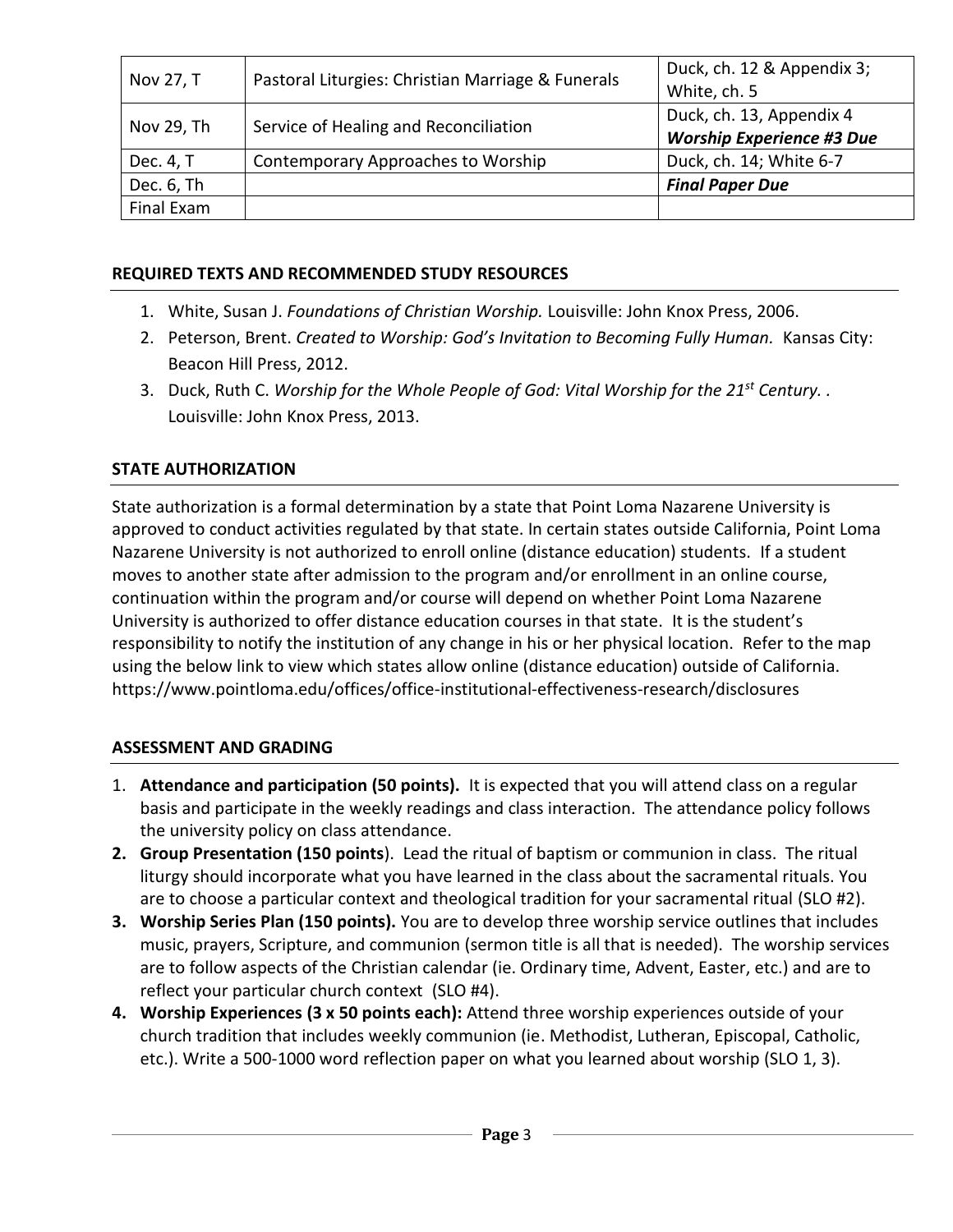- **5. SoTCM Retreat (150 points).** It is expected that you will attend the SoTCM retreat and provide leadership its worship services, including communion on Sunday morning (SLO #3, 4)
- **6. Mid-term Exam (100 points)**
- **7. Final Paper (250 points).** Write a 1500-2000 essay that reflects your understanding of a theology of worship. The paper should include how your theology of worship relates to ministry in your particular tradition and local context. 6-8 bibliography references are to be included in the paper. (SLO #1, 2, 3)

| Sample assignment distribution by percentage:                                                                                                                                                                                                               |                                        | Sample grade scale:                                                                           |                                                                                                  |
|-------------------------------------------------------------------------------------------------------------------------------------------------------------------------------------------------------------------------------------------------------------|----------------------------------------|-----------------------------------------------------------------------------------------------|--------------------------------------------------------------------------------------------------|
| Attendance/Participation 5%<br>$\bullet$<br><b>Group Presentation</b><br>$\bullet$<br><b>Worship Series Planning</b><br>$\bullet$<br>Mid-Term Fxam<br>$\bullet$<br><b>Worship Experience</b><br>$\bullet$<br>• SoTCM Retreat planning<br><b>Final Paper</b> | 15%<br>15%<br>10%<br>15%<br>15%<br>25% | $A = 93 - 100$<br>$A = 92 - 90$<br>$B+=87-89$<br>$B = 83 - 86$<br>$B = 80 - 82$<br>$C+=77-79$ | $C = 73 - 76$<br>$C = 70 - 72$<br>$D+ = 67-69$<br>$D = 63 - 66$<br>$D = 60 - 62$<br>$F = 0 - 59$ |

### **INCOMPLETES AND LATE ASSIGNMENTS**

All assignments are to be submitted/turned in by the beginning of the class session when they are due—including assignments posted in Canvas. Incompletes will only be assigned in extremely unusual circumstances.

### **FINAL EXAMINATION POLICY**

Successful completion of this class requires taking the final examination **on its scheduled day**. The final examination schedule is posted on the [Class Schedules](http://www.pointloma.edu/experience/academics/class-schedules) site. No requests for early examinations or alternative days will be approved.

NOTE: The following policies are to be used without changes:

# **PLNU COPYRIGHT POLICY**

Point Loma Nazarene University, as a non-profit educational institution, is entitled by law to use materials protected by the US Copyright Act for classroom education. Any use of those materials outside the class may violate the law.

### **PLNU ACADEMIC HONESTY POLICY**

Students should demonstrate academic honesty by doing original work and by giving appropriate credit to the ideas of others. Academic dishonesty is the act of presenting information, ideas, and/or concepts as one's own when in reality they are the results of another person's creativity and effort. A faculty member who believes a situation involving academic dishonesty has been detected may assign